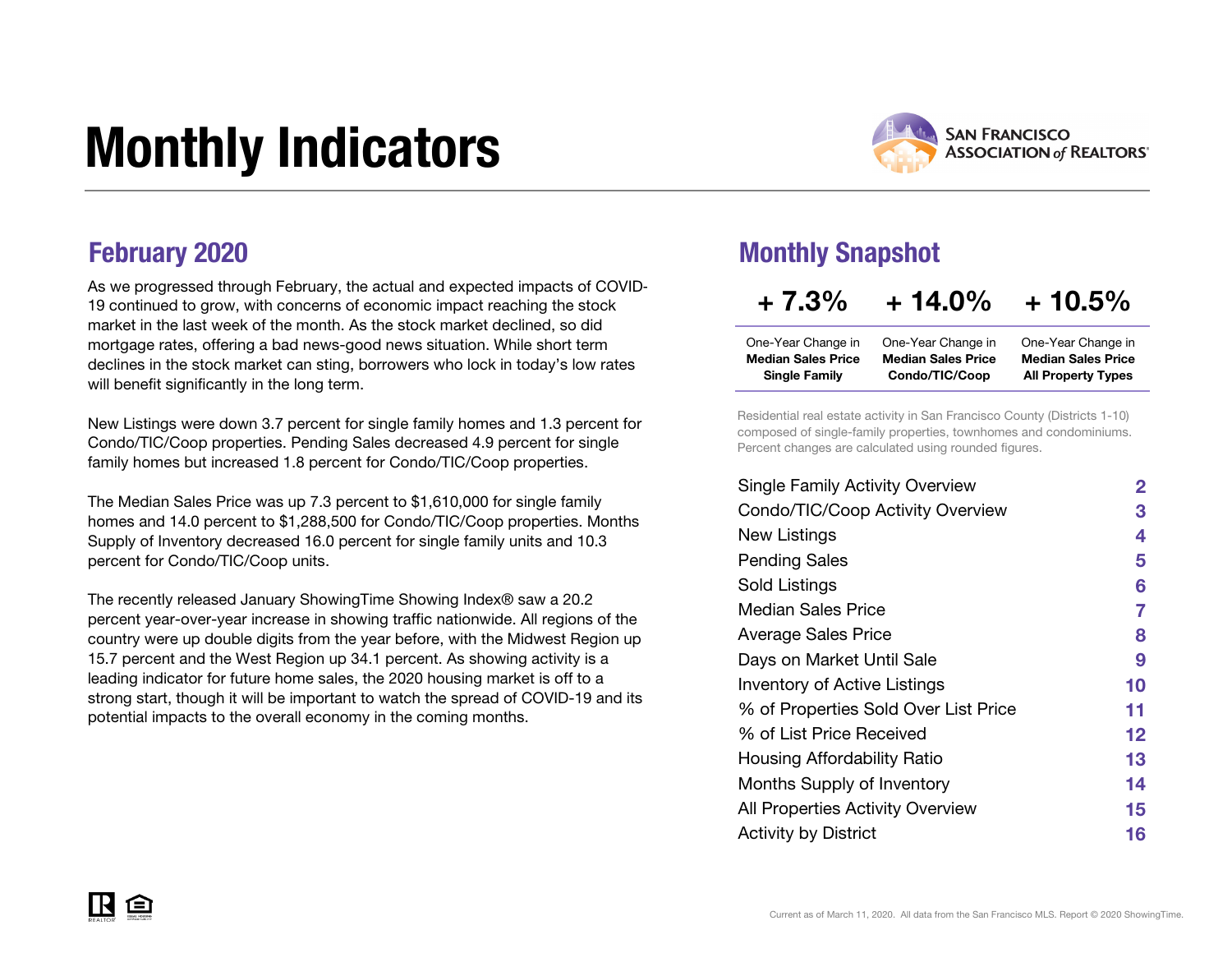# Single Family Activity Overview

Key metrics by report month and for year-to-date (YTD) starting from the first of the year.



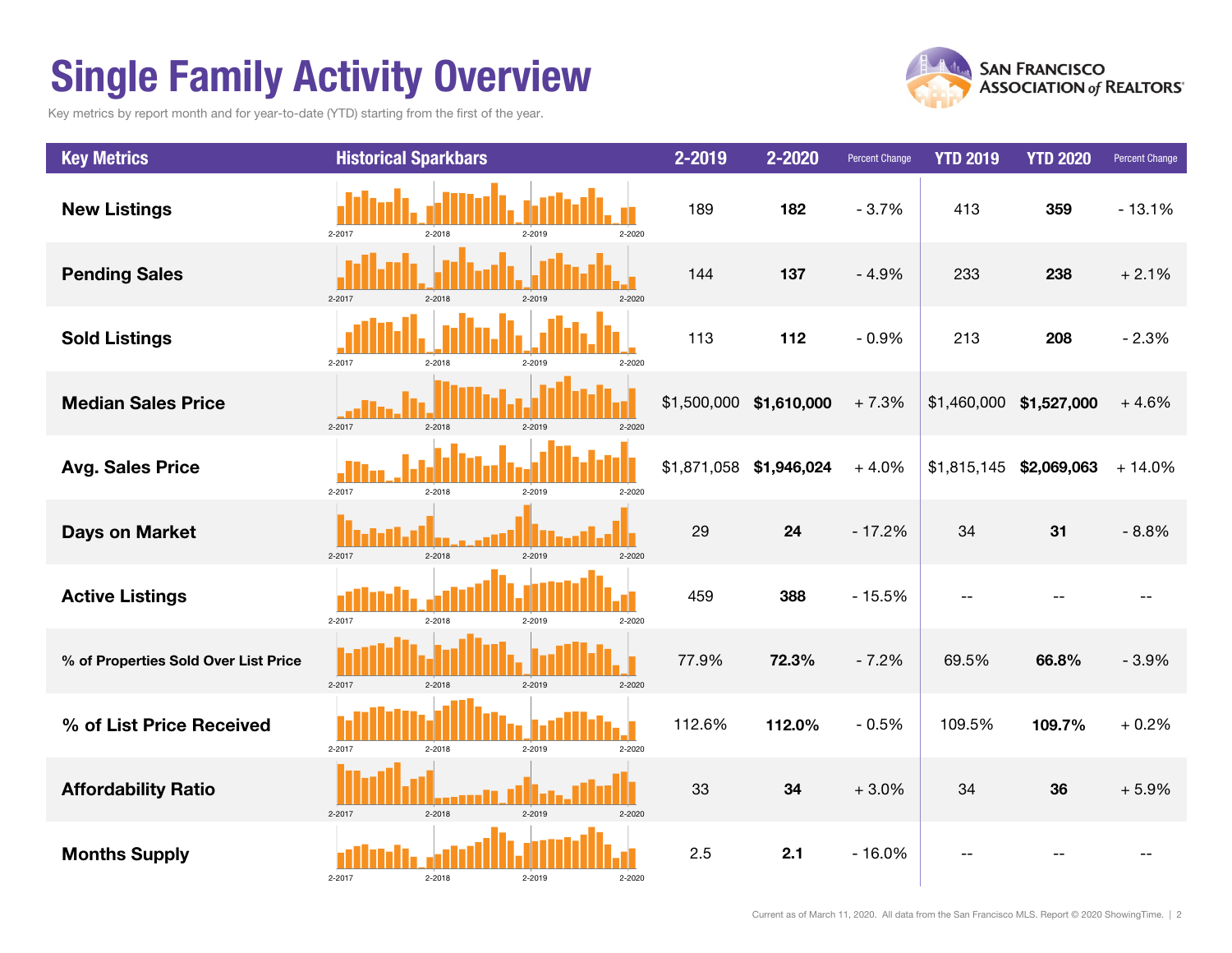# Condo/TIC/Coop Activity Overview

Key metrics by report month and for year-to-date (YTD) starting from the first of the year.



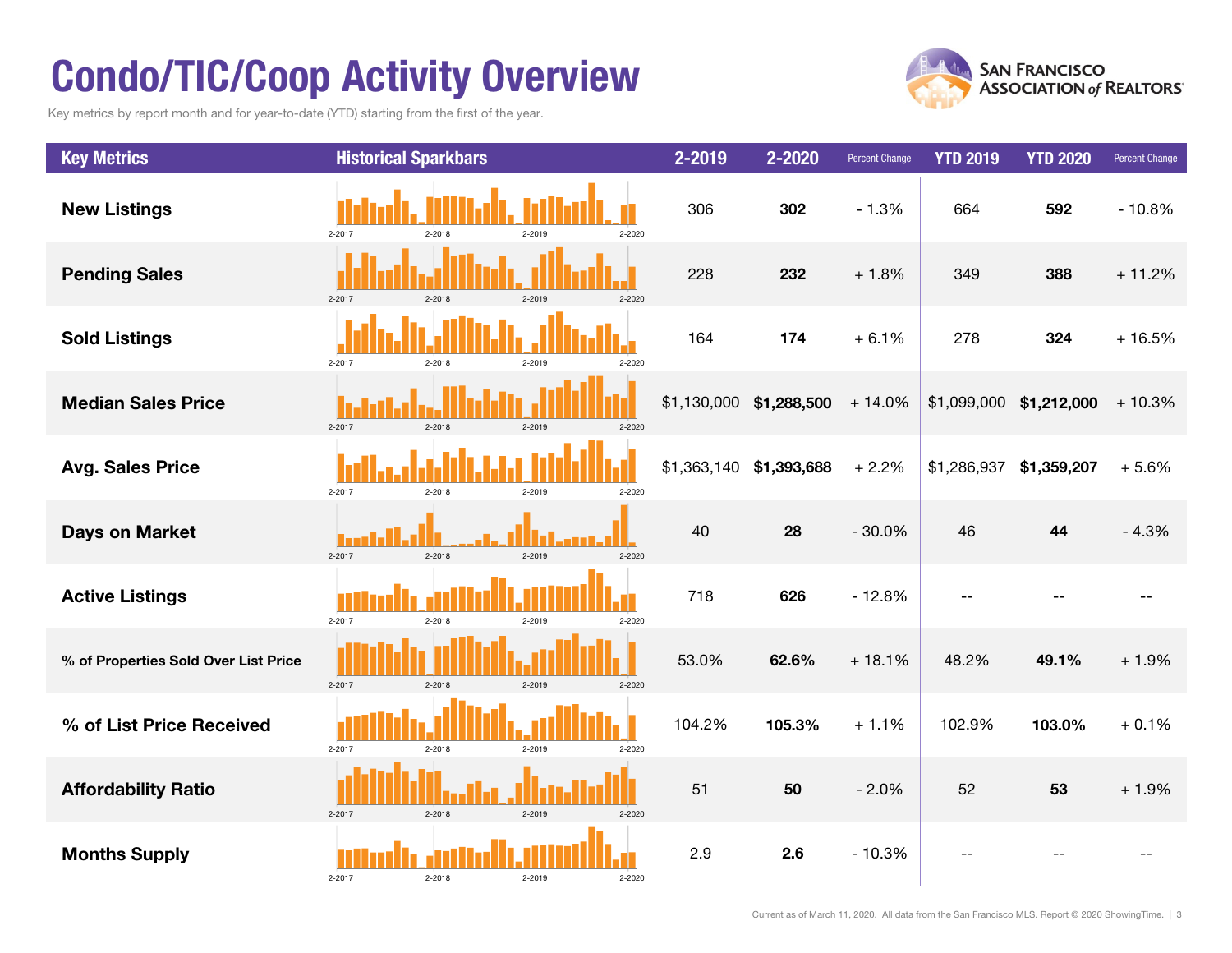# New Listings

A count of the properties that have been newly listed on the market in a given month.





| <b>New Listings</b> | Single<br>Family | Year-Over-Year<br>Change | Condo/TIC/<br>Coop | Year-Over-Year<br>Change |
|---------------------|------------------|--------------------------|--------------------|--------------------------|
| Mar-2019            | 242              | $-12.9%$                 | 351                | $-7.4\%$                 |
| Apr-2019            | 252              | $-7.0\%$                 | 377                | $-0.3%$                  |
| May-2019            | 275              | $+1.5%$                  | 367                | $-0.8%$                  |
| Jun-2019            | 233              | $-12.1\%$                | 284                | $-20.7\%$                |
| Jul-2019            | 197              | $-17.6%$                 | 320                | +22.6%                   |
| Aug-2019            | 245              | $-2.0\%$                 | 328                | $+5.5%$                  |
| Sep-2019            | 304              | $-10.1%$                 | 503                | $+10.8%$                 |
| Oct-2019            | 242              | $-6.2\%$                 | 340                | $-0.3%$                  |
| Nov-2019            | 127              | $-20.1%$                 | 148                | $-24.5%$                 |
| Dec-2019            | 77               | $-6.1\%$                 | 121                | $-0.8%$                  |
| Jan-2020            | 177              | $-21.0\%$                | 290                | $-19.0\%$                |
| Feb-2020            | 182              | $-3.7\%$                 | 302                | -1.3%                    |
| 12-Month Avg        | 213              | $-9.6%$                  | 311                | $-2.7%$                  |

### Historical New Listings by Month

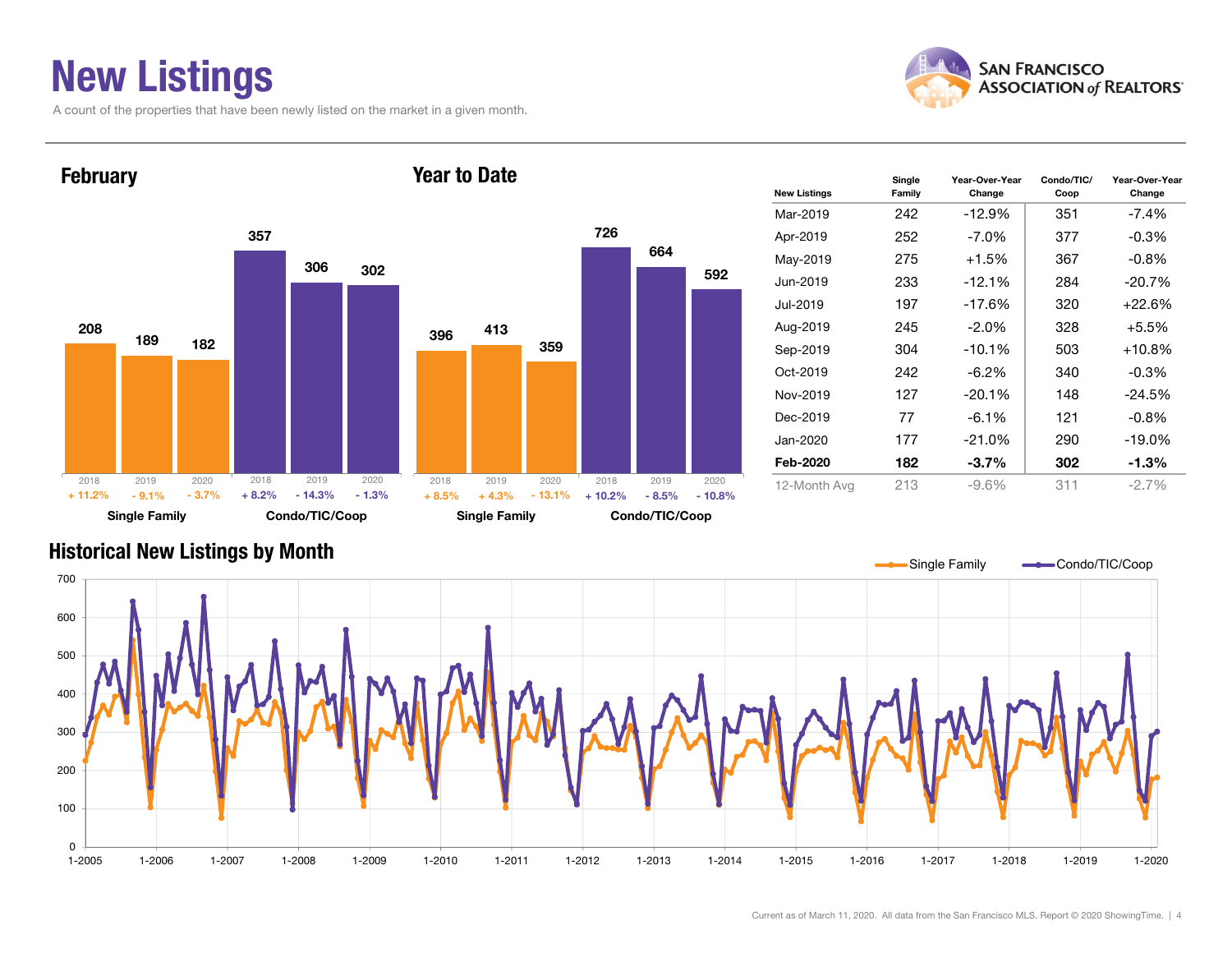## Pending Sales

A count of the properties on which offers have been accepted in a given month.



Year-Over-Year Change



#### Historical Pending Sales by Month

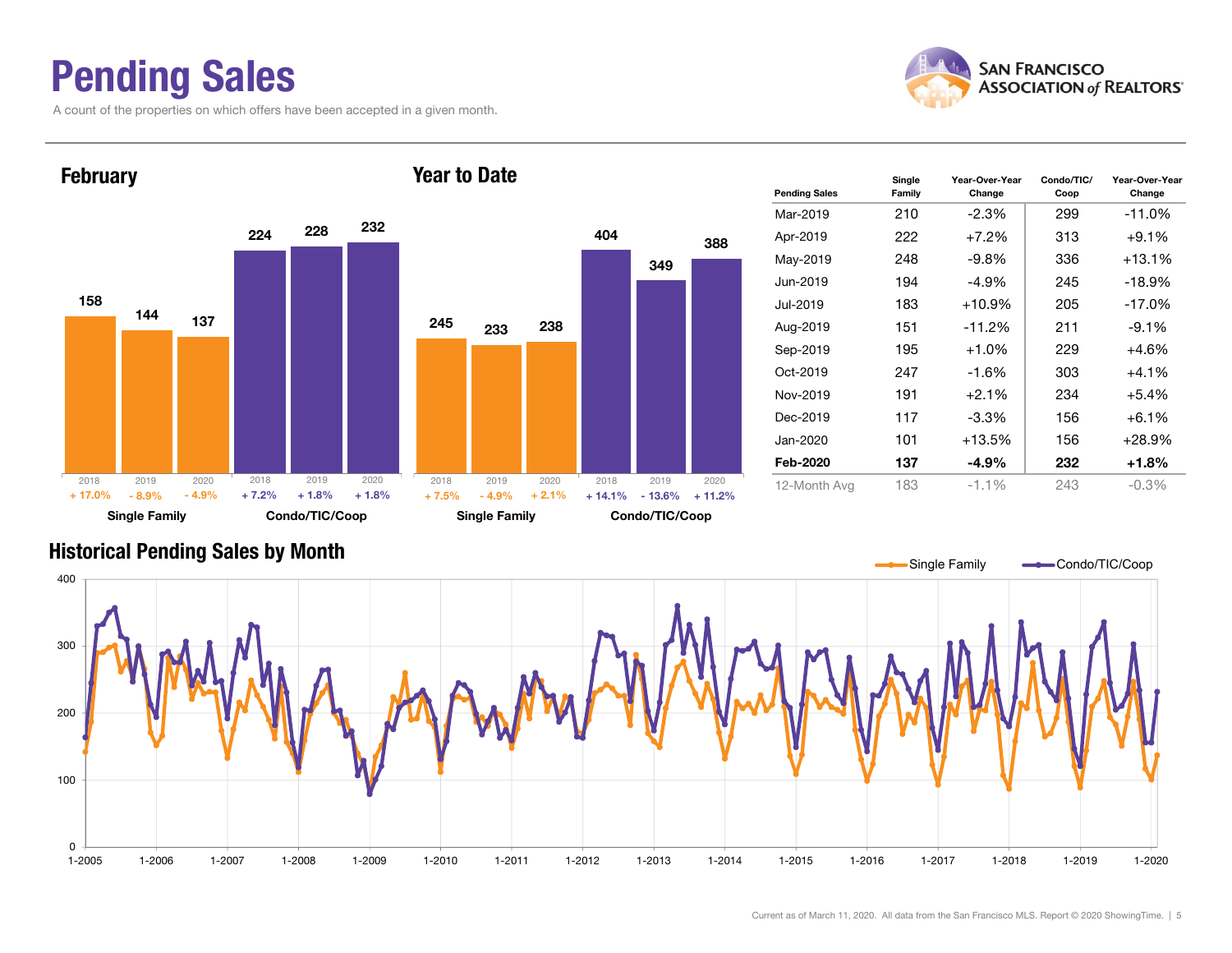### Sold Listings A count of the actual sales that closed in a given month.



Condo/TIC/ Coop

Year-Over-Year Change



#### Historical Sold Listings by Month

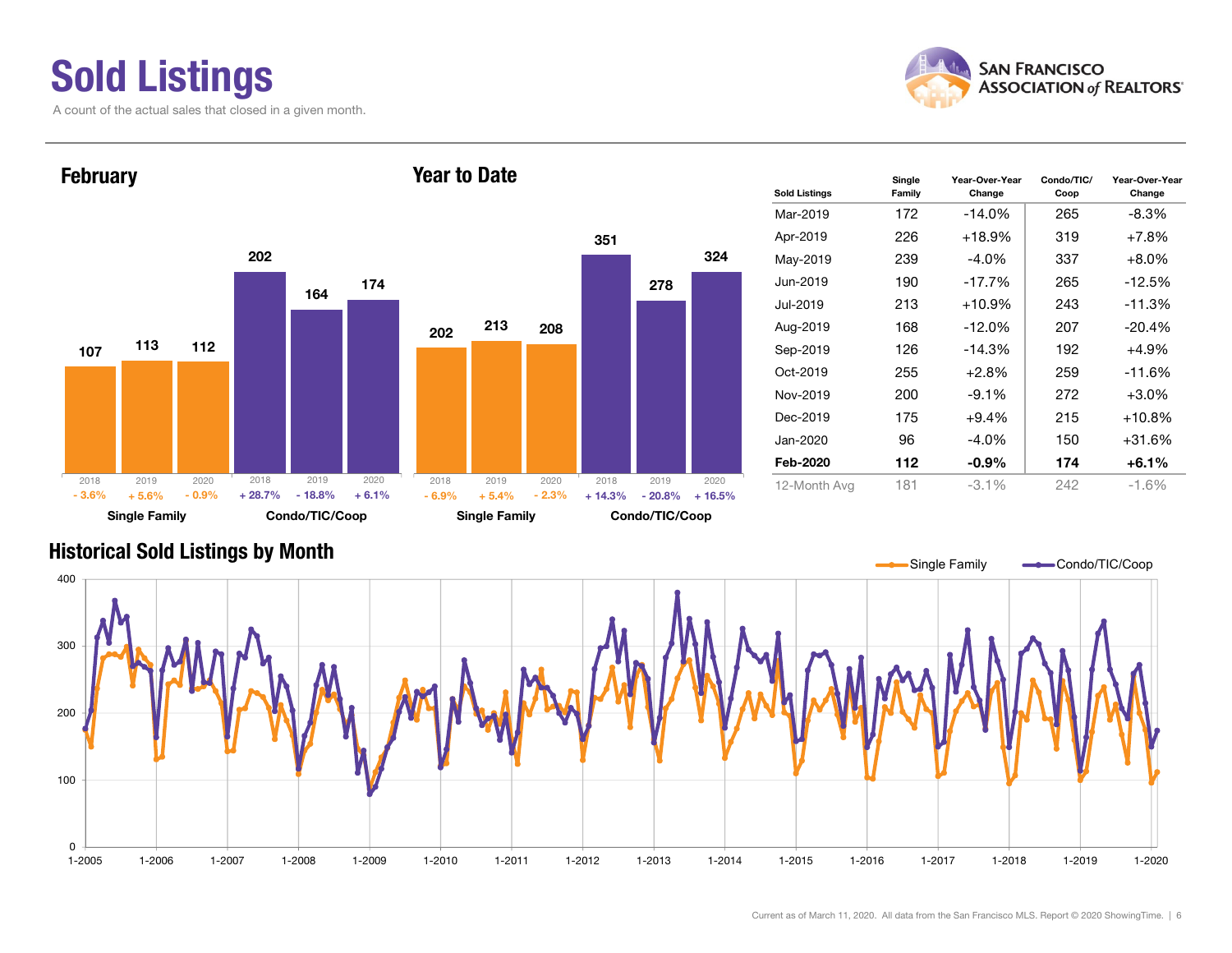### Median Sales Price

Point at which half of the sales sold for more and half sold for less, not accounting for seller concessions, in a given month.

Year to Date



### **February**



| <b>Median Sales Price</b> | Single<br>Family | Year-Over-Year<br>Change | Condo/TIC/<br>Coop | Year-Over-Year<br>Change |
|---------------------------|------------------|--------------------------|--------------------|--------------------------|
| Mar-2019                  | \$1,650,000      | $-2.2\%$                 | \$1,245,000        | $-0.4%$                  |
| Apr-2019                  | \$1,612,500      | $-2.2\%$                 | \$1,225,000        | $-2.0\%$                 |
| May-2019                  | \$1,685,000      | +4.1%                    | \$1,245,000        | $-1.0\%$                 |
| Jun-2019                  | \$1,750,000      | $+7.7%$                  | \$1,299,000        | +11.0%                   |
| Jul-2019                  | \$1,576,000      | $-3.1\%$                 | \$1,220,000        | $+6.1\%$                 |
| Aug-2019                  | \$1,602,500      | $+4.2%$                  | \$1,281,250        | $+3.8\%$                 |
| Sep-2019                  | \$1,540,000      | $+2.7%$                  | \$1,325,000        | +15.2%                   |
| Oct-2019                  | \$1,650,000      | $+3.1%$                  | \$1,325,000        | $+9.1%$                  |
| Nov-2019                  | \$1,604,000      | $+12.4%$                 | \$1,180,000        | $-1.1%$                  |
| Dec-2019                  | \$1,450,000      | $-2.8\%$                 | \$1,200,000        | $+2.6%$                  |
| Jan-2020                  | \$1,462,500      | +5.3%                    | \$1,172,000        | +12.7%                   |
| Feb-2020                  | \$1,610,000      | $+7.3%$                  | \$1,288,500        | $+14.0\%$                |
| 12-Month Avg*             | \$1,606,336      | +2.3%                    | \$1,250,000        | $+4.2%$                  |

\* Median Sales Price for all properties from March 2019 through February 2020. This is not the average of the individual figures above.



### Historical Median Sales Price by Month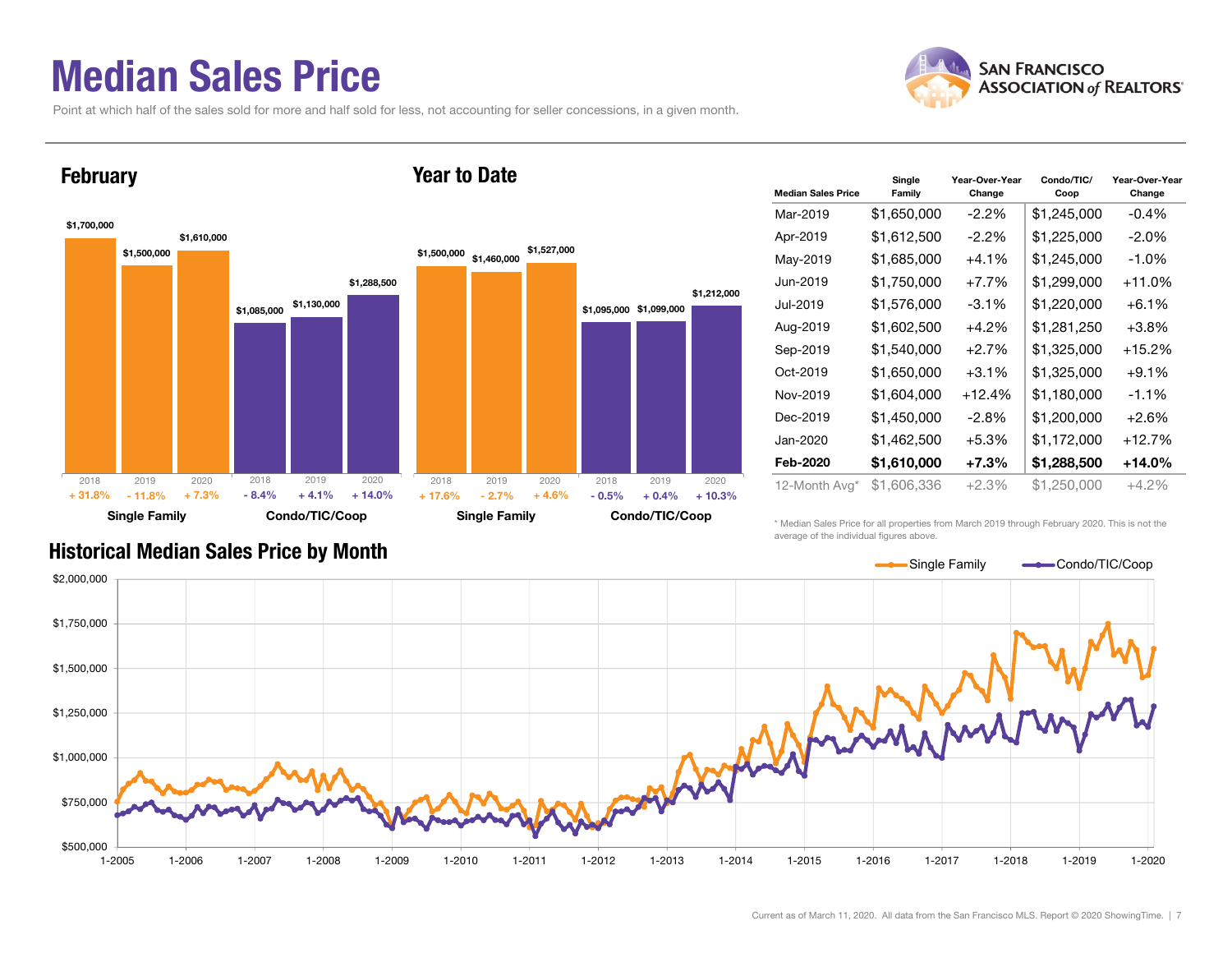### Average Sales Price

Average sales price for all closed sales, not accounting for seller concessions, in a given month.



**February** 



Year to Date

| Avg. Sales Price | Single<br>Family | Year-Over-Year<br>Change | Condo/TIC/<br>Coop | Year-Over-Year<br>Change |
|------------------|------------------|--------------------------|--------------------|--------------------------|
| Mar-2019         | \$2,046,399      | $+5.0%$                  | \$1,335,673        | -2.6%                    |
| Apr-2019         | \$2,235,456      | +2.3%                    | \$1,363,254        | $+2.1%$                  |
| May-2019         | \$2,141,318      | $+6.0\%$                 | \$1,335,560        | -4.5%                    |
| Jun-2019         | \$2,148,466      | $+10.6%$                 | \$1,431,991        | $+7.1\%$                 |
| Jul-2019         | \$1,959,574      | $-0.5%$                  | \$1,309,126        | $+5.7%$                  |
| Aug-2019         | \$1,872,478      | $+3.3%$                  | \$1,386,808        | $+2.9\%$                 |
| Sep-2019         | \$2,075,848      | $+14.1\%$                | \$1,449,604        | $+15.4%$                 |
| Oct-2019         | \$1,912,555      | $-11.1%$                 | \$1,447,421        | $+7.8%$                  |
| Nov-2019         | \$1,986,456      | $+6.6\%$                 | \$1,322,998        | $+4.7%$                  |
| Dec-2019         | \$1,948,749      | $+9.1%$                  | \$1,265,139        | $-4.9\%$                 |
| Jan-2020         | \$2,212,609      | $+26.3%$                 | \$1,319,209        | $+12.1%$                 |
| Feb-2020         | \$1,946,024      | +4.0%                    | \$1,393,688        | $+2.2%$                  |
| 12-Month Avg*    | \$2,038,254      | +4.6%                    | \$1,362,674        | +3.0%                    |

#### Historical Average Sales Price by Month

\* Avg. Sales Price for all properties from March 2019 through February 2020. This is not the average of the individual figures above.

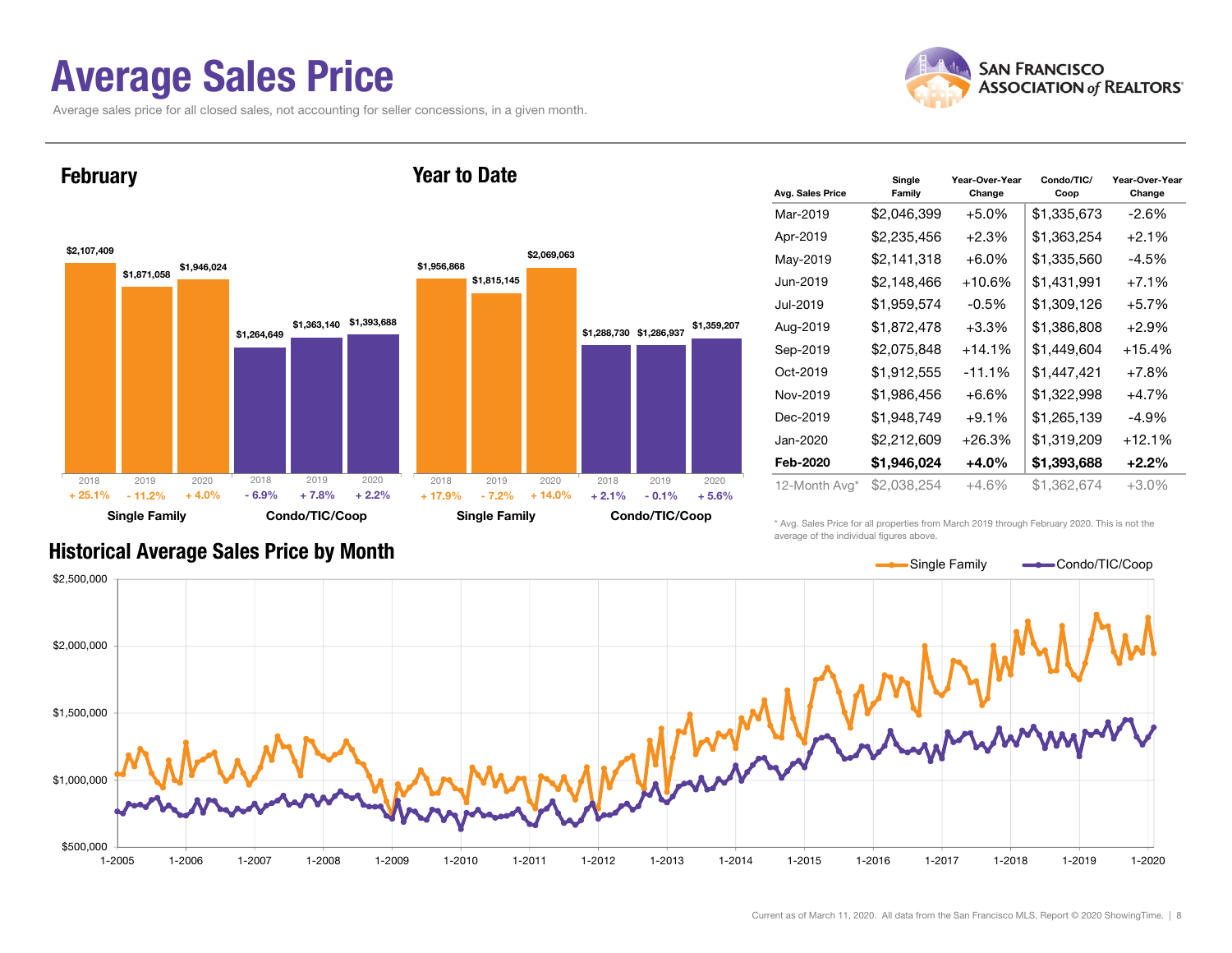## Days on Market Until Sale

Average number of days between when a property is listed and when an offer is accepted in a given month.





| Days on Market | Single<br>Family | Year-Over-Year<br>Change | Condo/TIC/<br>Coop | Year-Over-Year<br>Change |
|----------------|------------------|--------------------------|--------------------|--------------------------|
| Mar-2019       | 26               | $+18.2%$                 | 35                 | $+34.6%$                 |
| Apr-2019       | 26               | $+44.4%$                 | 38                 | $+46.2%$                 |
| May-2019       | 22               | $+10.0\%$                | 29                 | $+7.4\%$                 |
| Jun-2019       | 22               | $+22.2%$                 | 31                 | $+14.8%$                 |
| Jul-2019       | 23               | $+9.5%$                  | 33                 | +6.5%                    |
| Aug-2019       | 25               | $+13.6%$                 | 33                 | $-8.3\%$                 |
| Sep-2019       | 28               | +16.7%                   | 34                 | $+13.3%$                 |
| Oct-2019       | 22               | $-8.3\%$                 | 28                 | $+3.7%$                  |
| Nov-2019       | 24               | $-7.7\%$                 | 34                 | $-10.5%$                 |
| Dec-2019       | 31               | $-6.1\%$                 | 48                 | $+9.1%$                  |
| Jan-2020       | 38               | $-2.6\%$                 | 62<br>$+12.7%$     |                          |
| Feb-2020       | 24               | $-17.2\%$                | 28                 | $-30.0\%$                |
| 12-Month Avg*  | 25               | $+6.1%$                  | 35                 | $+9.5%$                  |

#### Historical Days on Market Until Sale by Month

\* Days on Market for all properties from March 2019 through February 2020. This is not the average of the individual figures above.

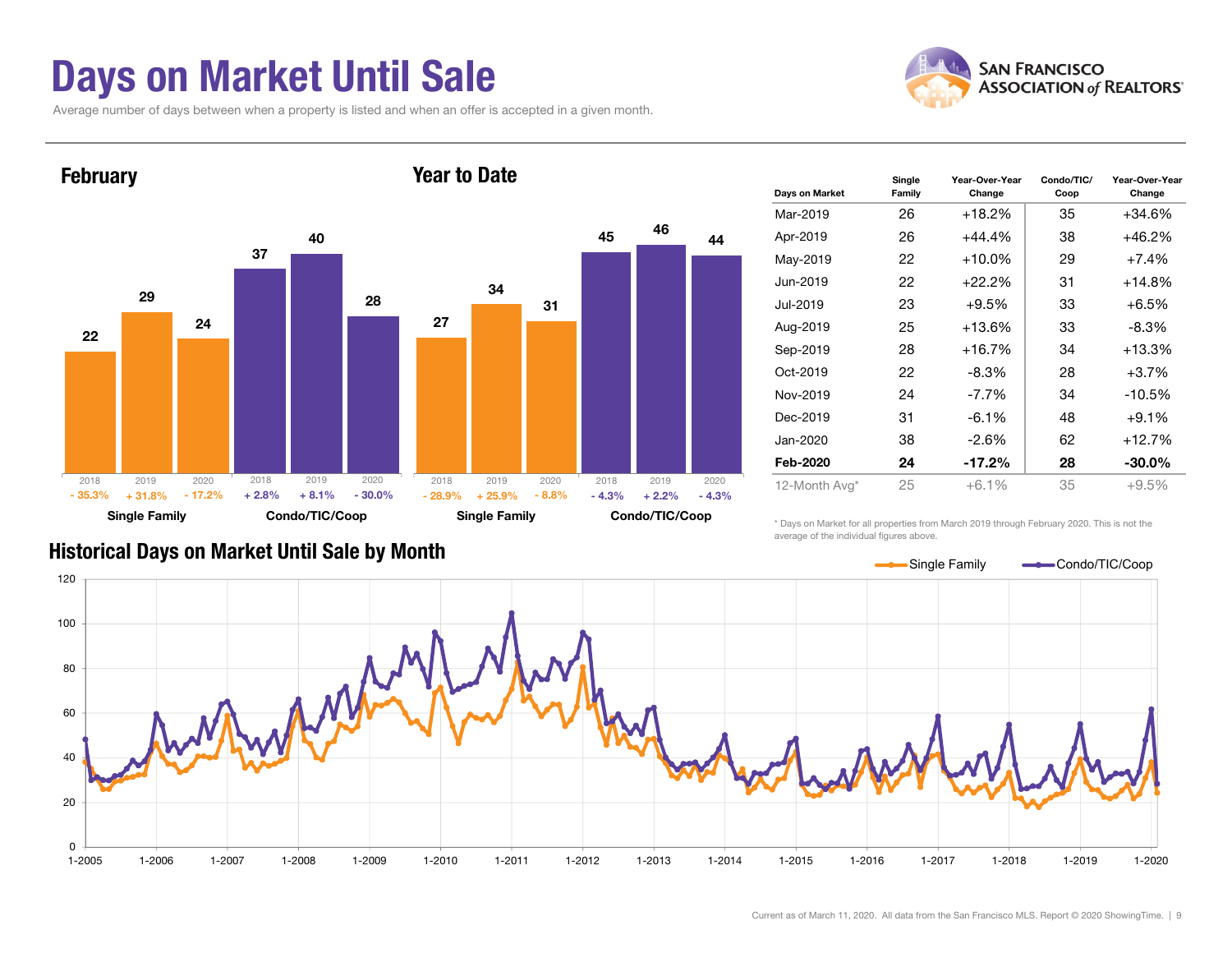### Inventory of Active Listings

The number of properties available for sale in active status at the end of a given month.





|  | <b>Historical Inventory of Active Listings by Month</b> |  |  |  |
|--|---------------------------------------------------------|--|--|--|
|--|---------------------------------------------------------|--|--|--|

| <b>Active Listings</b> | Single<br>Family | Year-Over-Year<br>Change | Condo/TIC/<br>Coop | Year-Over-Year<br>Change |  |  |
|------------------------|------------------|--------------------------|--------------------|--------------------------|--|--|
| Mar-2019               | 468              | $+18.5%$                 | 714                | $+9.0\%$                 |  |  |
| Apr-2019               | 481              | +11.3%                   | 732                | $+4.0%$                  |  |  |
| May-2019               | 472              | +16.5%                   | 725                | $+0.1%$                  |  |  |
| Jun-2019               | 490              | $+14.2%$                 | 706                | $-1.4%$                  |  |  |
| Jul-2019               | 462              | $+0.2%$                  | 725                | $+10.4%$                 |  |  |
| Aug-2019               | 513              | $+4.5%$                  | 750                | $+11.9%$                 |  |  |
| Sep-2019               | 584              | $-1.4%$                  | 949                | $+11.6%$                 |  |  |
| Oct-2019               | 534              | $-1.3%$                  | 901                | $+7.9%$                  |  |  |
| Nov-2019               | 424              | $-8.4\%$                 | 726                | $+1.7%$                  |  |  |
| Dec-2019               | 302              | -7.9%                    | 515                | $+1.6%$                  |  |  |
| Jan-2020               | 360              | $-19.3%$                 | 614                | $-10.8%$                 |  |  |
| Feb-2020               | 388              | -15.5%                   | 626                | $-12.8%$                 |  |  |
| 12-Month Avg*          | 457              | $+0.7%$                  | 724                | $+2.9%$                  |  |  |

\* Active Listings for all properties from March 2019 through February 2020. This is not the average of the individual figures above.

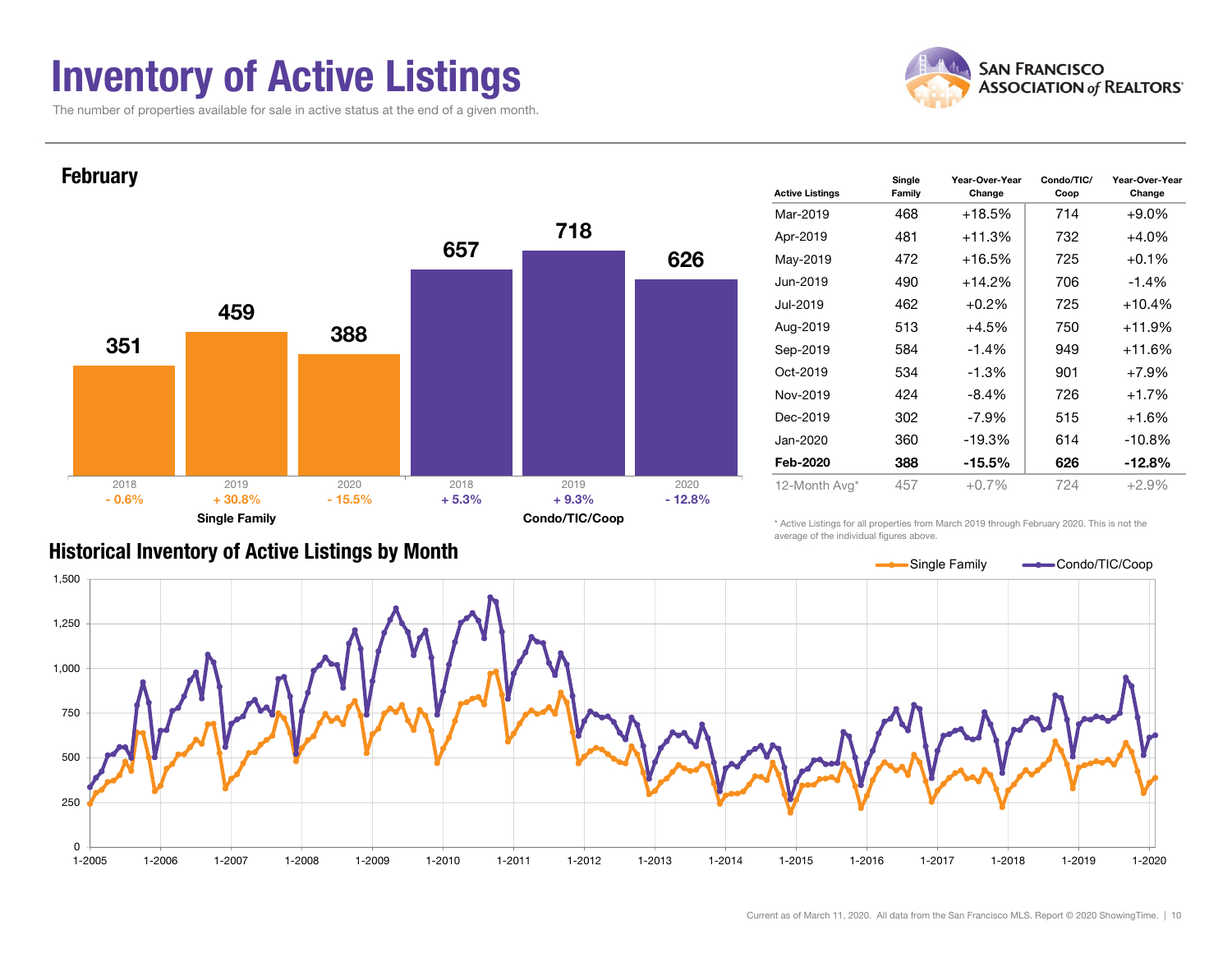# % of Properties Sold Over List Price

Percentage found when dividing the number of properties sold by properties sold over its original list price, not accounting for seller concessions.

Year to Date



| % of Properties<br>Sold Over List Price | Single<br>Family | Year-Over-Year<br>Change | Condo/TIC/<br>Coop | Year-Over-Year<br>Change |
|-----------------------------------------|------------------|--------------------------|--------------------|--------------------------|
| Mar-2019                                | 73.3%            | $-4.8\%$                 | 55.8%              | -5.7%                    |
| Apr-2019                                | 73.9%            | $-5.1\%$                 | 55.2%              | $-17.1%$                 |
| May-2019                                | 79.9%            | $-5.7\%$                 | 65.0%              | $-3.8\%$                 |
| Jun-2019                                | 81.1%            | $-8.2\%$                 | 64.5%              | -5.6%                    |
| Jul-2019                                | 82.6%            | $-3.3\%$                 | 70.4%              | $+11.6%$                 |
| Aug-2019                                | 82.1%            | $+1.9%$                  | 58.9%              | $+2.1%$                  |
| Sep-2019                                | 74.6%            | $-7.9\%$                 | 59.4%              | $-6.3\%$                 |
| Oct-2019                                | 80.8%            | $-2.3\%$                 | 65.3%              | -4.4%                    |
| Nov-2019                                | 77.5%            | $+5.3%$                  | 64.3%              | $+18.0\%$                |
| Dec-2019                                | 66.3%            | $-2.6%$                  | 47.9%              | $+4.4%$                  |
| Jan-2020                                | 60.4%            | $+0.7%$                  | 33.3%              | $-19.2%$                 |
| Feb-2020                                | 72.3%            | $-7.2\%$                 | 62.6%              | $+18.1%$                 |
| 12-Month Avg                            | 76.5%            | -3.6%                    | 59.6%              | $-2.0\%$                 |

### Historical % of Properties Sold Over List Price by Month

February

\* % of Properties Sold Over List Price for all properties from March 2019 through February 2020. This is not the average of the individual figures above.

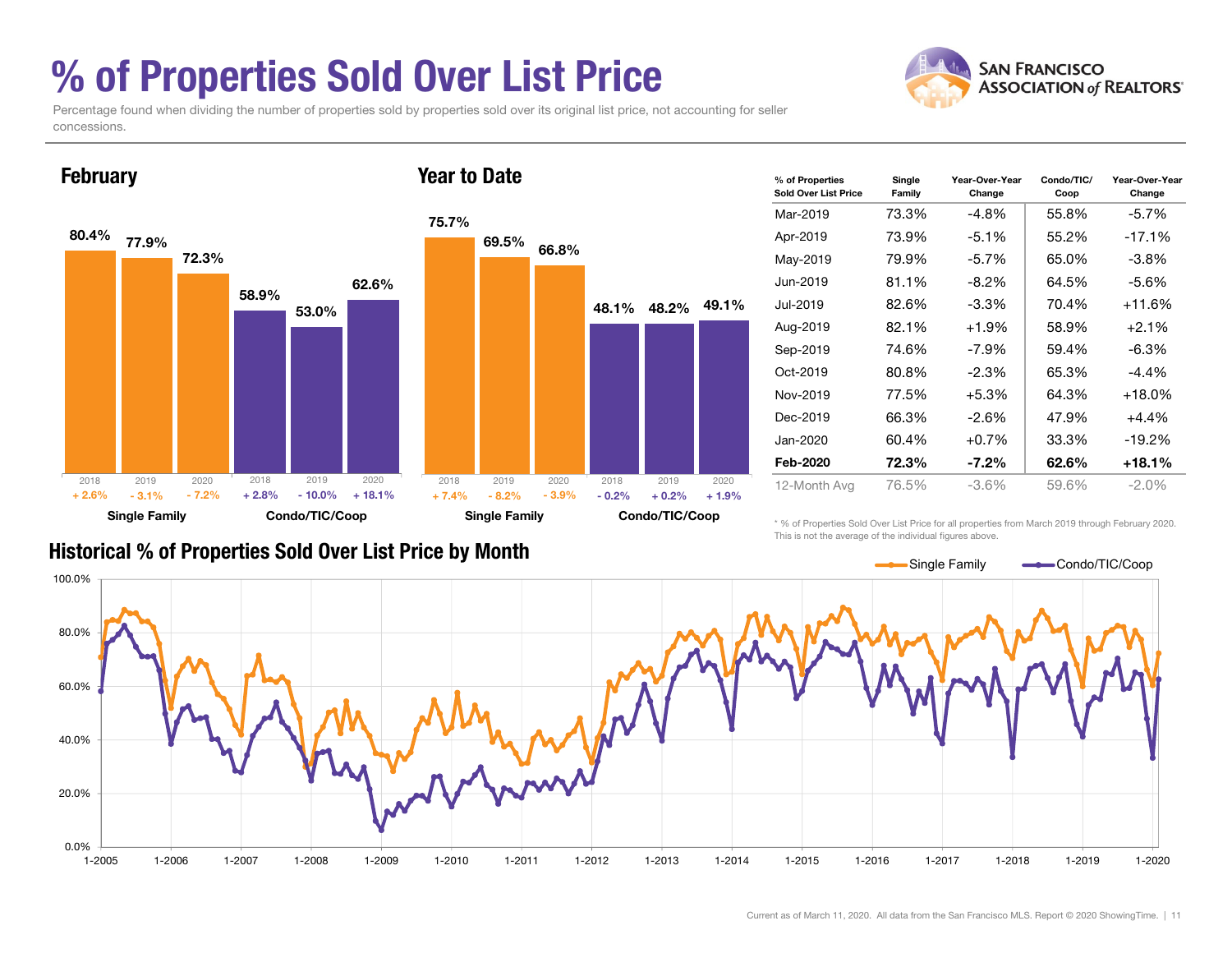# % of List Price Received



Percentage found when dividing a property's sales price by its most recent list price, then taking the average for all properties sold in a given month, not accounting for seller concessions.



| % of List Price<br>Received | Single<br>Family | Year-Over-Year<br>Change | Condo/TIC/<br>Coop | Year-Over-Year<br>Change |
|-----------------------------|------------------|--------------------------|--------------------|--------------------------|
| Mar-2019                    | 110.5%           | $-6.0\%$                 | 104.7%             | $-2.2\%$                 |
| Apr-2019                    | 112.4%           | $-5.8\%$                 | 104.9%             | $-3.7%$                  |
| May-2019                    | 113.2%           | $-5.3\%$                 | 107.4%             | $-0.9\%$                 |
| Jun-2019                    | 115.3%           | $-4.0\%$                 | 107.2%             | $-0.1%$                  |
| Jul-2019                    | 115.4%           | $-1.5%$                  | 107.6%             | $+0.5%$                  |
| Aug-2019                    | 115.3%           | $+0.4%$                  | 105.8%             | $+0.2%$                  |
| Sep-2019                    | 112.7%           | $-2.3%$                  | 105.2%             | $-1.2\%$                 |
| $Oct-2019$                  | 114.0%           | $0.0\%$                  | 105.9%             | $-1.7%$                  |
| Nov-2019                    | 111.9%           | $+0.6%$                  | 105.1%             | $+1.0%$                  |
| Dec-2019                    | 109.7%           | $-0.7%$                  | 103.2%             | $+1.1%$                  |
| Jan-2020                    | 107.1%           | $+1.0%$                  | 100.4%             | $-0.6%$                  |
| Feb-2020                    | 112.0%           | $-0.5\%$                 | 105.3%             | $+1.1%$                  |
| 12-Month Avg*               | 112.8%           | $-2.3%$                  | 105.5%             | $-0.8%$                  |

Historical % of List Price Received by Month

\* % of List Price Received for all properties from March 2019 through February 2020. This is not the average of the individual figures above.

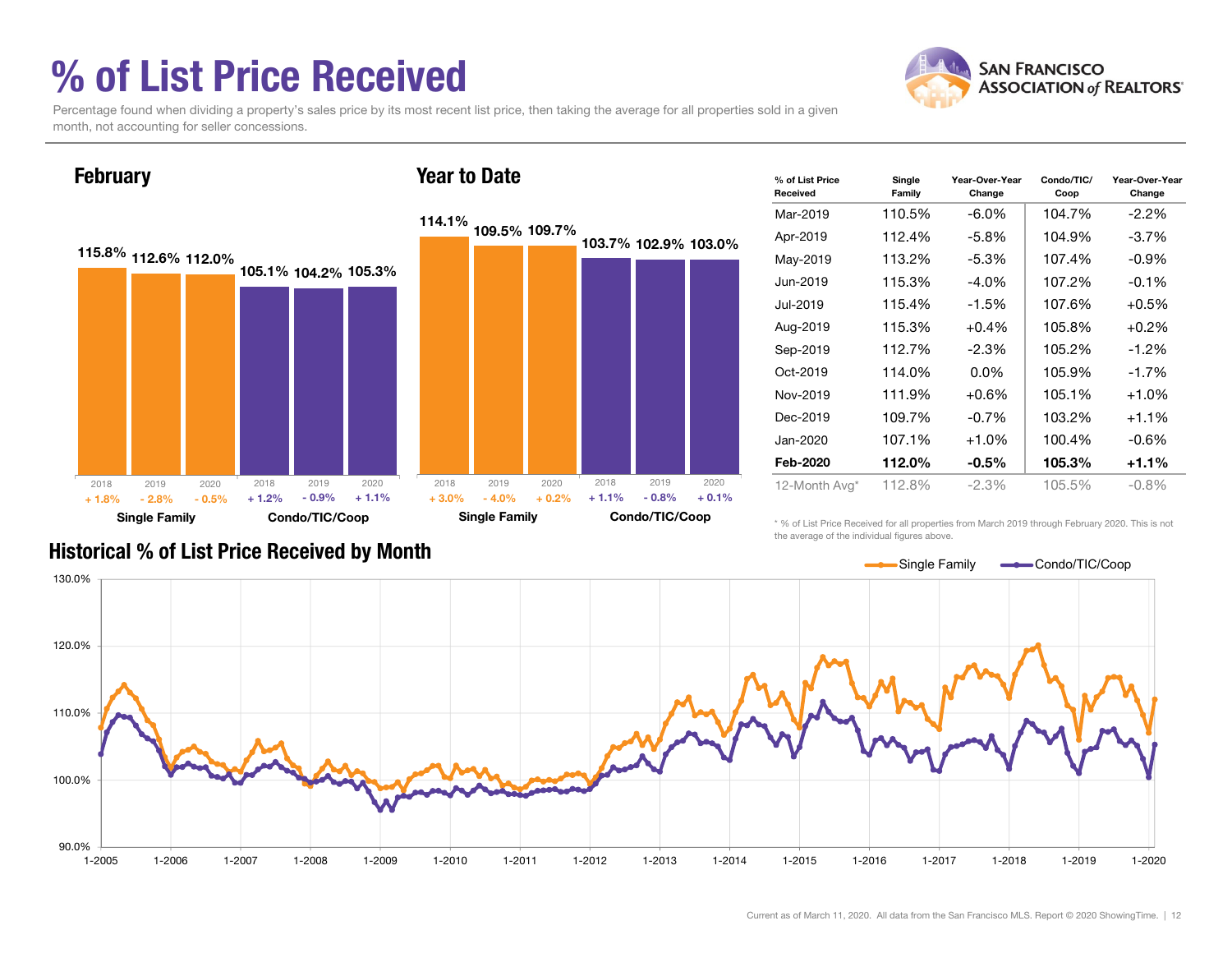# Housing Affordability Ratio

**SAN FRANCISCO ASSOCIATION of REALTORS'** 

This index measures housing affordability for the region. For example, an index of 120 means the median household income is 120% of what is necessary to qualify for the median-priced home under prevailing interest rates. A higher number means greater affordability.

Year to Date



**February** 



| <b>Affordability Ratio</b> | Single<br>Family | Year-Over-Year<br>Change | Condo/TIC/<br>Coop | Year-Over-Year<br>Change |
|----------------------------|------------------|--------------------------|--------------------|--------------------------|
| Mar-2019                   | 30               | +3.4%                    | 47                 | $+2.2%$                  |
| Apr-2019                   | 31               | $+6.9%$                  | 48                 | $+6.7%$                  |
| May-2019                   | 30               | $0.0\%$                  | 47                 | $+6.8%$                  |
| Jun-2019                   | 29               | $-3.3\%$                 | 45                 | $-6.3\%$                 |
| Jul-2019                   | 33               | $+10.0%$                 | 49                 | $0.0\%$                  |
| Aug-2019                   | 34               | $+9.7%$                  | 49                 | $+8.9%$                  |
| Sep-2019                   | 34               | +9.7%                    | 47                 | $0.0\%$                  |
| Oct-2019                   | 33               | +17.9%                   | 48                 | +17.1%                   |
| Nov-2019                   | 33               | $+3.1\%$                 | 52                 | $+20.9\%$                |
| Dec-2019                   | 36               | $+9.1%$                  | 51                 | $+6.3%$                  |
| Jan-2020                   | 37               | +5.7%                    | 54                 | $0.0\%$                  |
| Feb-2020                   | 34               | +3.0%                    | 50                 | $-2.0\%$                 |
| 12-Month Avg*              | 33               | $+9.9%$                  | 31                 | $+6.9%$                  |

Historical Housing Affordability Ratio by Month

\* Affordability Ratio for all properties from March 2019 through February 2020. This is not the average of the individual figures above.

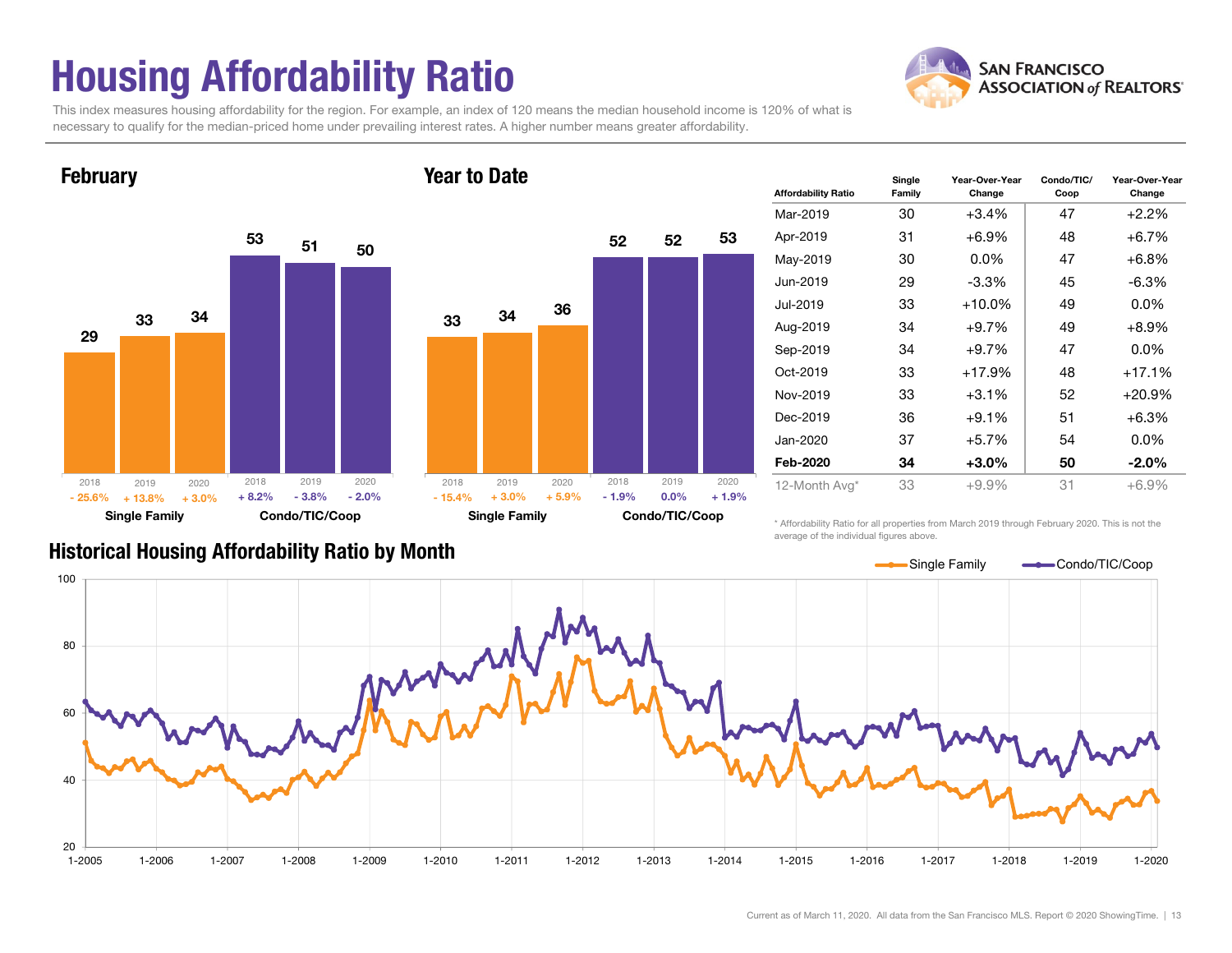## Months Supply of Inventory



The inventory of homes for sale at the end of a given month, divided by the average monthly pending sales from the last 12 months.



#### Historical Months Supply of Inventory by Month

\* Months Supply for all properties from March 2019 through February 2020. This is not the average of the individual figures above.

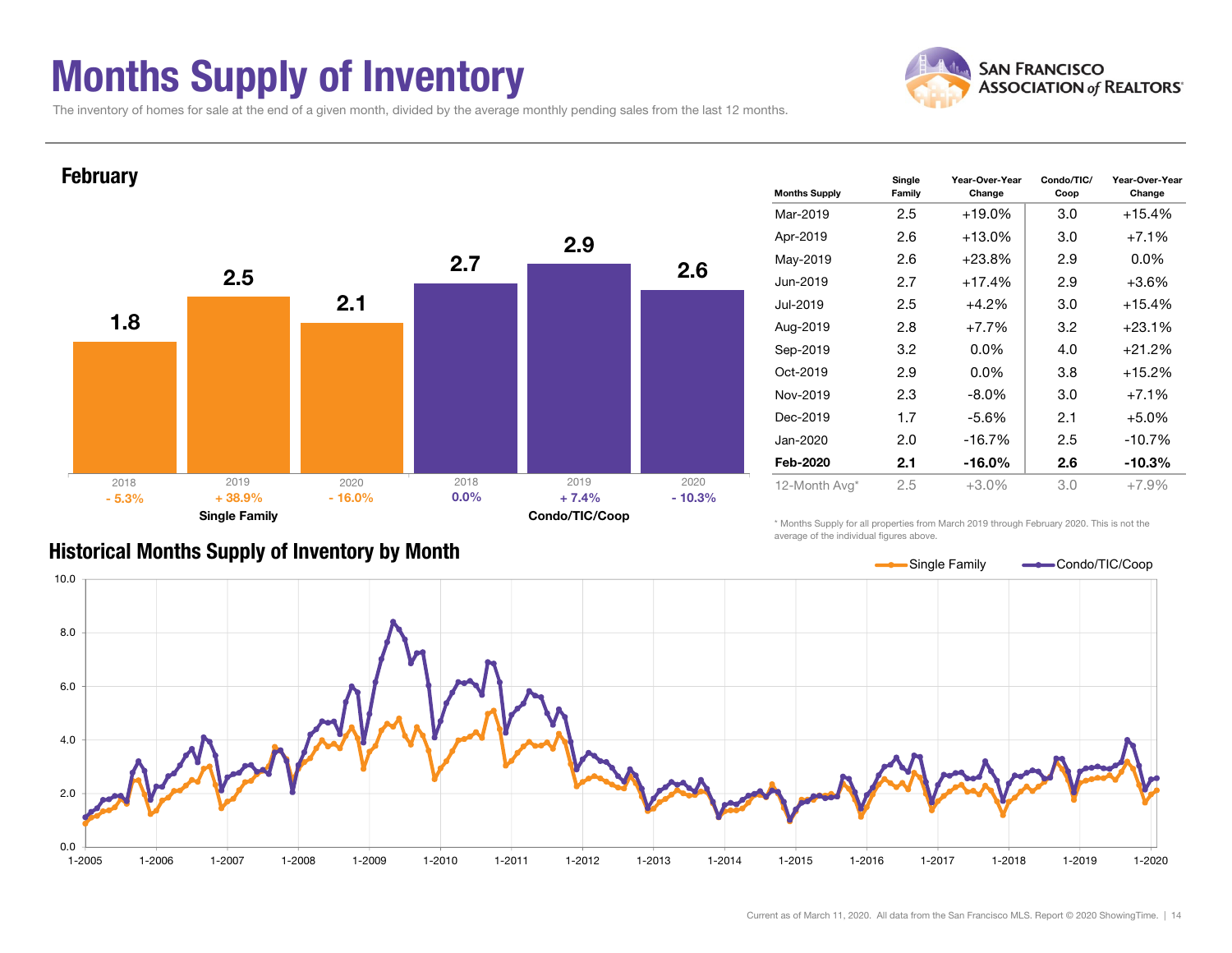# All Properties Activity Overview

Key metrics by report month and for year-to-date (YTD) starting from the first of the year.